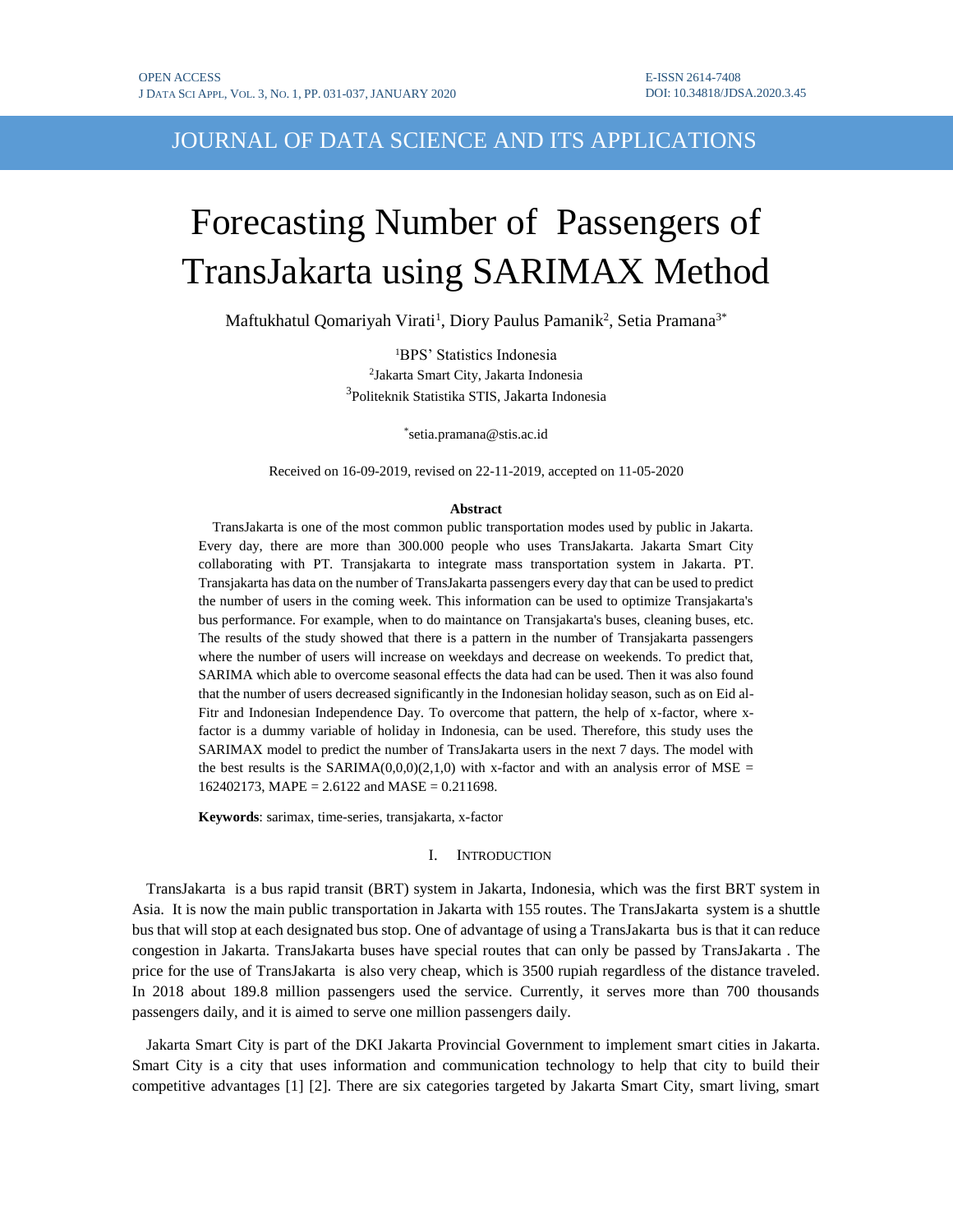mobility, smart governance, smart environment, smart economy, and smart people. Smart mobility means the public can have access to diverse modes of transportation, prioritizing environmentally friendly transport and not motorized vehicles, and integrated with information and communication technology.

PT Transjakarta has data on the number of Transjakarta's passengers every day. Before boarding a TransJakarta bus, one must have an e-money card. This card will be tap-in at the entrance gate available at each TransJakarta bus stop. If passengers wants to get out of the bus stop, then the passengers must tap out at the exit gate. These tap-in and tap-out transactions are recorded by PT. Transjakarta.

Jakarta Smart City in collaboration with PT. Transjakarta to help realize Smart City. By using the help of Application Programming Interface (API). Data on the number of users who tap-in and tap-out every day can be monitored by Jakarta Smart City.

PT Transjakarta has a limited number of TransJakarta's busses. But, TransJakarta's passengers always want the best service deliver. There's days when Transjakarta's passengers at the peak, but there's a low season when the bus is almost empty. By understanding the pattern of TransJakarta's passengers tap-in, prediction can be made. With this prediction, we can optimize the service of TransJakarta's buses. The maintenance of Transjakarta's buses can be done, without compromising the passengers.

Several studies regarding the prediction of bus passengers have been carried out [3] [4]. Seeing the data obtained from PT Transjakarta is daily data from tap-in & tap-out by Transjakarta's passengers, predictions can be made using the time-series method. There is a pattern in the tap-in data, which causes predictions cannot be made using only the ARIMA model, but must use the Seasonal ARIMA (SARIMA) model that can overcome the seasonal pattern. [5]. However, simple time series approach is sometimes less accurate because besides the time effect, there are other variables that affect the data movement. This can be overcome by adding x-factors in the form of additional variables. [6] Therefore in this study the SARIMAX model is implemented.

#### II. RESEARCH METHODS

# **A. TransJakarta Dataset**

Data of this study were obtained from PT. TransJakarta through Jakarta Smart City. Data in the form of the number of tap-ins and tap-outs that occur every day from 5 June until 19 August 2017. There are some data missing in the dataset. Generally, there's around 350.000 taps-in in weekday, and 250.000 taps-in in weekend. The challenge of this study is the absence of a clear id on the electronic card. Therefore, if an electronic card is used to tap-in twice in a day, morning and evening, it will be considered taps-in twice.

# **B. Time Series Approach**

# **ARIMA**

The simple time series approach is Autoregressive Integrated Moving Average (ARIMA) models. Univariate (single vector) ARIMA is a forecasting technique that projects the future values of a series based entirely on its own inertia [7]. The model is written like this

$$
ARIMA(p,d,q),
$$

where:

 $p =$  order of the auto regressive part,

 $d = degree of first differening involved,$ 

 $q =$  order of the moving average part.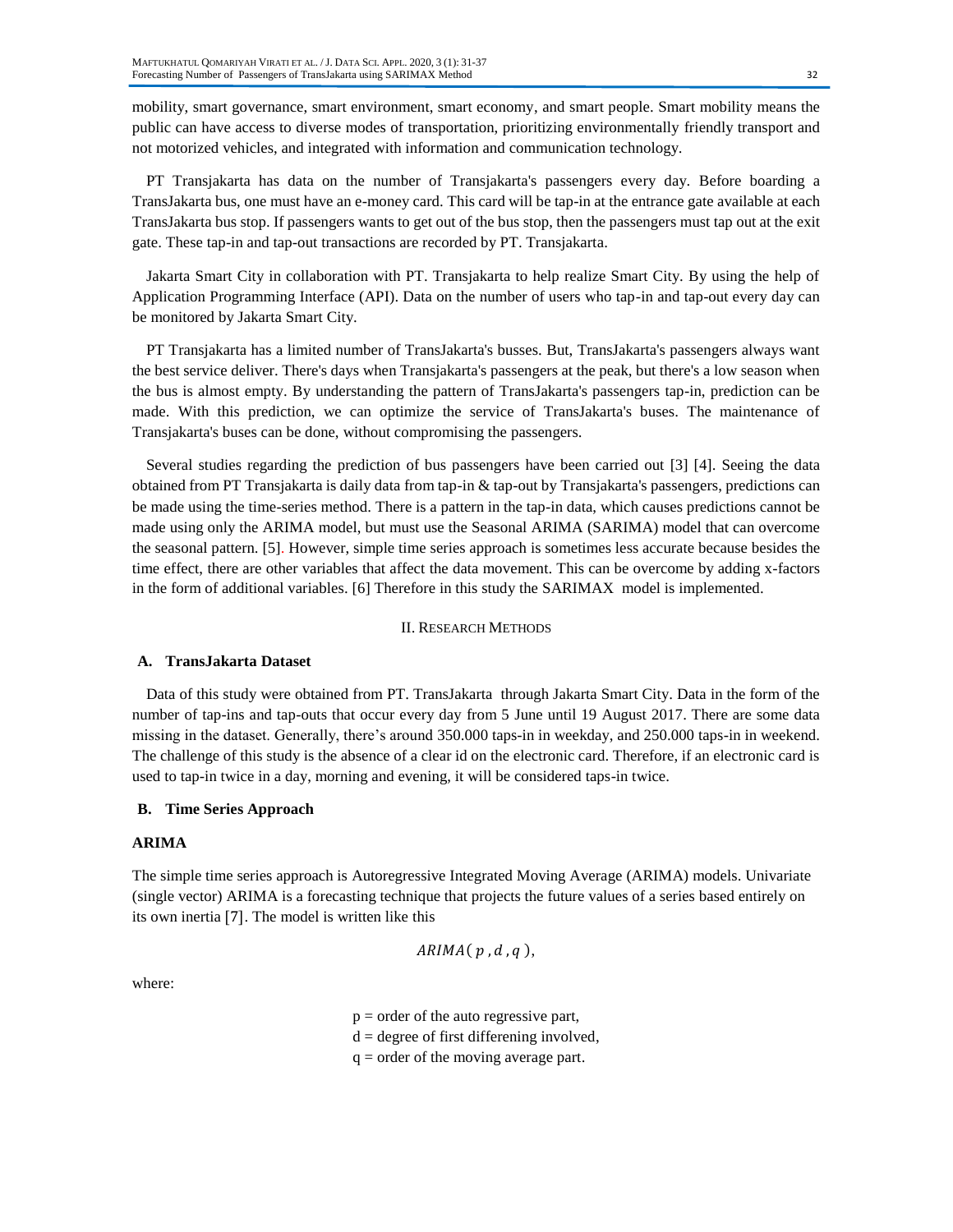The formula is written like this

$$
(1 - \phi_1 B - \ldots - \phi p B)(1 - B) yt = (1 - \theta_1 B - \cdots - \theta q B) et
$$

where

 $\phi$  = autoregressive parameter,  $\theta =$  moving average parameter,  $et =$  the error term at time t,  $B =$  Backward shift operator,

When the data has a seasonal weekly effect so it is suitable to use Seasonal Autoregressive Integrated Moving Average (SARIMA). Trend is the movement of data up or down. In this case the data had fallen during the Lebaran but back up after Eid. Seasonal is a repetitive movement. Reassuring that data does have a weekly seasonal effect. The random is data that can not be explained by Trend and Seasonal effects,

#### **SARIMA**

Seasonal Autoregressive Integrated Moving Average (SARIMA), is a method for time series forecasting with univariate data containing trends and seasonality [7].The model is written as follow:

( , , )( ,,),

where

 $P =$  order of the seasonal auto regressive part,  $D = degree of seasonal differening involved,$  $Q =$  order of the seasonal moving average part,  $s =$ The number of time steps for a single seasonal period.

The formula is defined as follows:

$$
(1 - \phi 1 B - \dots - \phi p B) (1 - \phi 1 B s - \dots - \phi P B s) (1 - B) (1 - B s) y t = (1 - \theta 1 B - \dots - \theta q B) (1 - \theta 1 B s - \dots - \theta Q B s) et.
$$

where

 $\Phi$  = seasonal autoregressive parameter,  $\theta$  = seasonal moving average parameter, Bs= Backward Seasonal shift operator.

# **The X Factors**

X-factors that affect the number of TransJakarta passenger are holiday, and Eid holidays, where the number of TransJakarta users drops dramatically during that period. This can be overcome by adding x-factors in the form of additional variables. Some research [8] takes into account calendar variation effect by the inclusion of xfactor.

The dataset for this study is from 5 June until 19 August 2017. At that date, 25 – 26 June 2017 is Eid al-Fitr which is a big holiday in Indonesia. There is also some National holiday for example 17 August 2017 which is Independence National Day.

In this study the x-factor variable is a dummy data. Selection of data dummy is done by tentative by seeing the actual data movement. When it is a holiday, the dummy is -1, when it is a lebaran the dummy is -4. This is because the decrease of passenger in Lebaran is 4 times greater than holiday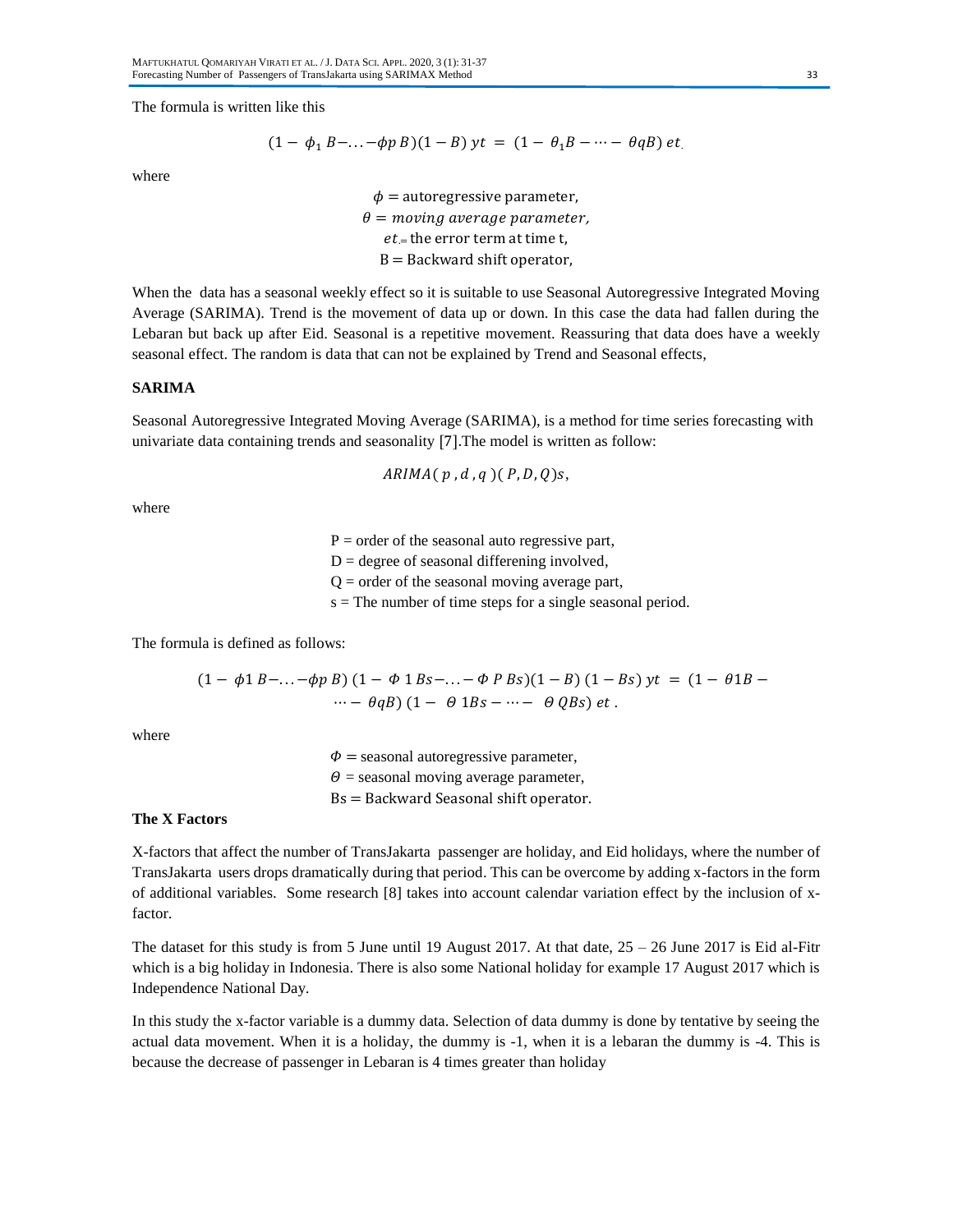# **SARIMAX**

Time series modeling is sometimes less accurate because there are other variables that affect data movement. This can be overcome by adding x-factors in the form of additional variables. In this study the additional variable is a dummy data to overcame Lebaran and holiday like National Independent Day [9]. Selection of data dummy is done by tentative by seeing the actual data movement. When it is a holiday the dummy is -1, when it is a lebaran the dummy is -4. This is because the decrease of passenger in Lebaran is 4 times greater than holiday. In this case, we know that we need to use SARIMA and X-factor to handle the holiday effect. Hence, the SARIMAX is chosen to forecast the number of TransJakarta Passenger.

## **Interpolation**

Some data on the TransJakarta dataset is missing. It is known that this data was lost due to PT. TransJakarta upgrades and repairs the system. However, the time series analysis can not be performed if there is missing data. It can be overcome by performing imputation of the data based on interpolation. Interpolation is the filling of lost data with a particular method.

There is a lot of method to interpolate time series data [10]. The interpolation in this study is implemented with function na.interp of R package Forecast. For seasonal series, a robust Seasonal and Trend decomposition using Loess decomposition is first computed. Then a linear interpolation is applied to the seasonally adjusted data, and the seasonal component is added back [11].

### **Heteroscedascity Test**

The variance of the errors should be consistent for all observations, known as homoscedasticity, is one of the assumptions about residual/error in ordinary least square regression. When this assumption is violated, it is called heteroscedasticity. Heteroscedascity test is needed because SARIMAX cannot handle the high violatility. The heteroscedascity test in this study is implemented with function McLeod.Li.test from R package TSA [5].

#### **Forecast Accuracy**

It is important to evaluate forecast accuracy using several forecasts Key Performance Indicators. in this stydu the following measurements are used. **Mean Absolute Percentage Error (MAPE)** is one of the most commonly used to measure forecast accuracy. It Measures by total of absolute error divided by the true value. Actually, it is the average of the percentage errors. **Mean Absolute Error (MAE)** is the mean of the absolute error. **Mean Squared Error (MSE)** is defined as the square root of the average squared error. Mean Absolute Scaled Error (MASE) measures from average scaled error [12] .The best model is selected based on the smallest error.

All the analysis is conducted using the R software [13] [14].

### III. RESULTS AND DISCUSSIONS

There are around 350.000 passengers everyday at weekday and 250.000 passengers at weekend during 5 June until 19 August 2017. The tap-in and tap-out pattern is shown in Figure 1. However, there are around 50.000 passengers in difference because the tap out system has only just begun to be implemented in September 2016. We observe a weekly effect as the number of passengers in every weekend is dropping. It shows that people mainly use the TransJakarta to go to work and/or school. The number of passengers also drop at the holiday period. For example, at Indonesian Independence Day, 17 August 2017, the number of passenger is dropping,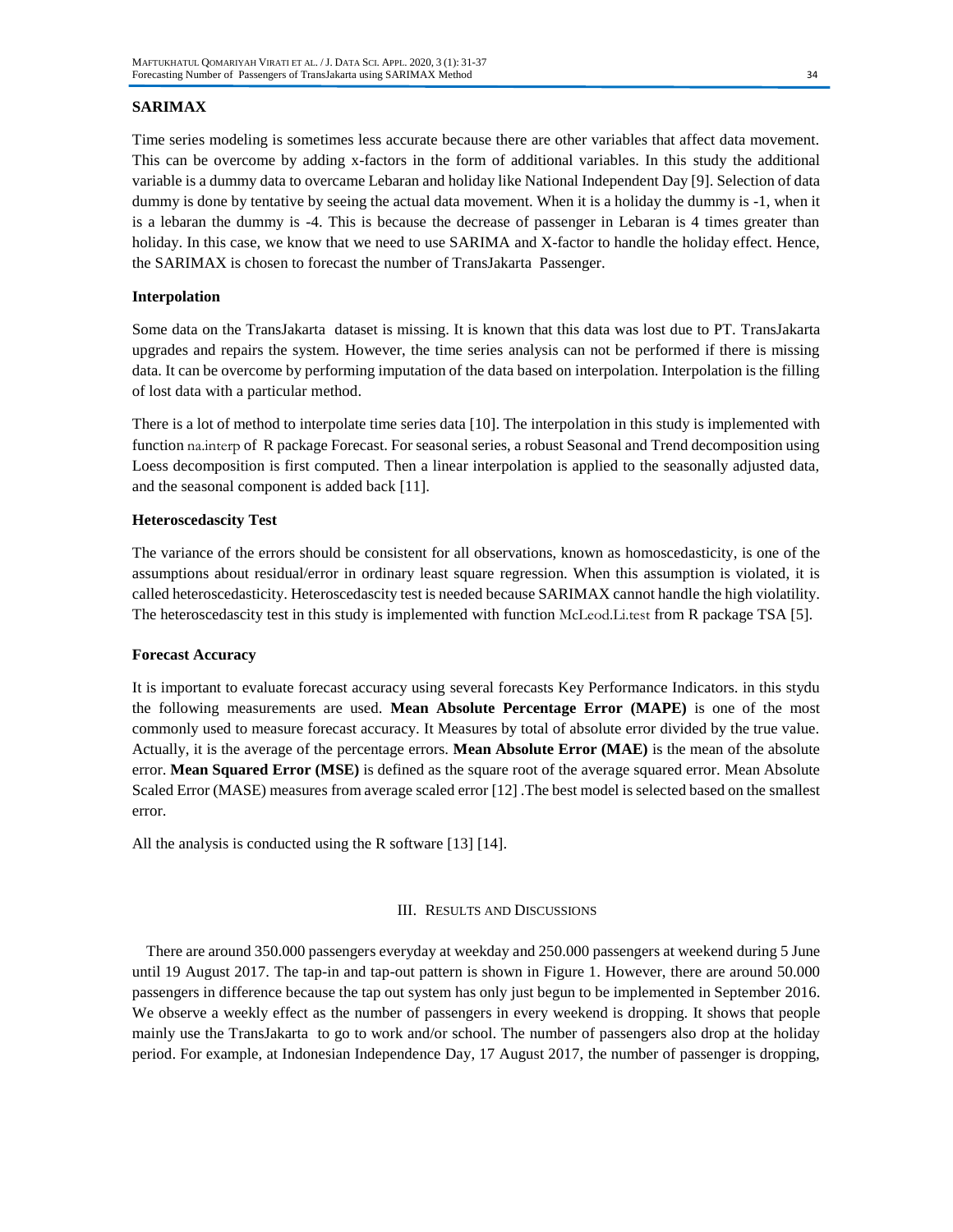even though it is fall on Thursday. In Ramadhan period, the effect is much stronger. We observed low number of passenger at 4 days before and after Eid Fitr.



Fig 1. Number of Tap-in & Tap-out of TransJakarta from 5 June – 19 August 2017

The data unfortunately have a lot of missing data. This is due to the fact that TransJakarta is changing the system. A linear interpolation for non-seasonal series and periodic structural decomposition using seasonal series is being implemented to impute the missing data and the result is shown in Figure 2. The result shows that the interpolation resulted in nice data imputation as it follows the pattern of the series.



Fig 2. Number of Tap-in & Tap-out of TransJakarta after interpolation from 5 June – 19 August 2017

Using the inputted data, several SARIMAX models are being derived and compared based on the forecast accuracy measurements. The results shown in Table 1 revealed that  $SARIMA(0,0,0)(2,1,0)[7]$  gives the smallest MSE, MAE, MAPE and MASE. Hence we can use SARIMA(0,0,0)(2,1,0)[7] as the selected model for this dataset.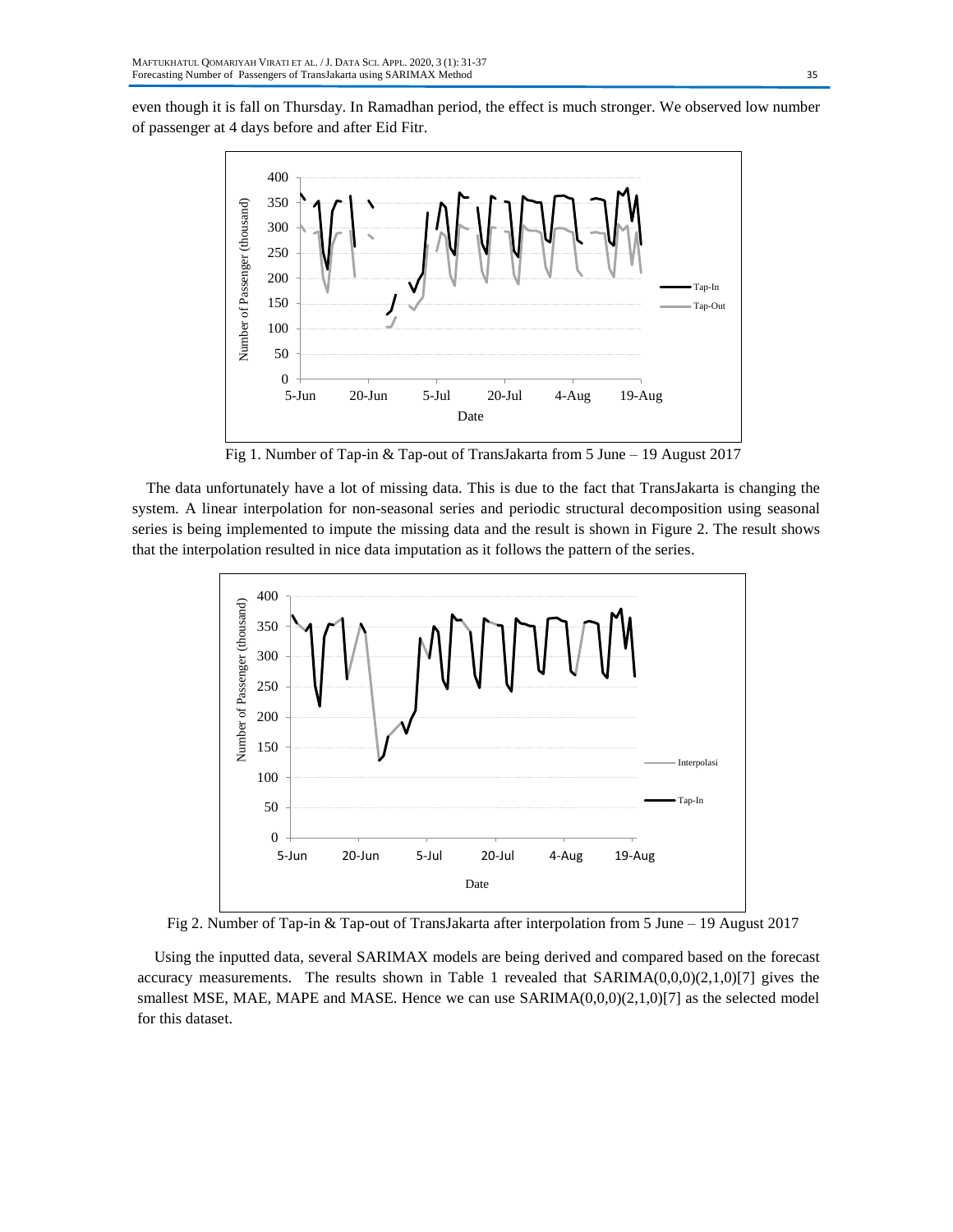| <b>Error Measurement</b> |            |            |             |             |  |
|--------------------------|------------|------------|-------------|-------------|--|
| <b>MODEL</b>             | <b>MSE</b> | <b>MAE</b> | <b>MAPE</b> | <b>MASE</b> |  |
| SARIMA(2,1,1)(0,1,1)[7]  | 706196269  | 23905.14   | 7.14%       | 0.626538    |  |
| SARIMA(1,0,0)(2,1,0)[7]  | 249027679  | 13061.67   | 3.90%       | 0.342338    |  |
| SARIMA(0,0,0)(2,1,0)[7]  | 162402173  | 8077.20    | $2.41\%$    | 0.211698    |  |

TABLE I

| Comparison between forecast values based on model $SARIMA(0,0,0)(2,1,0)[7]$ and the actual data can be   |  |
|----------------------------------------------------------------------------------------------------------|--|
| seen from Figure 3 and Table 2. We observed that the forecast is fitting nicely with the series pattern. |  |



# Fig 3. Result of the Forecast

# TABLE II **Forecast and Actual Data**

| Date      | <b>Forecast</b> | Actual |
|-----------|-----------------|--------|
| $20-Aug$  | 268342          | 248147 |
| $21-Au$ g | 344558          | 371031 |
| $22-Au$ g | 360876          | 361953 |
| $23-Aug$  | 366657          | 364641 |
| $24-Au$ g | 359449          | 359444 |
| $25-Aug$  | 358513          | 361963 |
| $26$ -Aug | 272078          | 275403 |

Figure 3 shows that the general pattern of TransJakarta's passengers are low in number during weekend and remained high during weekday. However, in some situation such as holiday, the number of passengers is very low. In this case we observed very low numbers during Ramadan and Eid Fitr Period.

After seeing the number of Transjakarta's passengers in the next 7 days, it can be compared between the number of real Transjakarta's passengers and the forecasting number of passengers using existing models. The comparison of this data can be seen in Table 2. From the results of the assessment can be calculated error values, such as MSE, MAE, MAPE, and MASE which can be seen in Table 1. Figure 4, shows the graph comparison of actual data of Transjakarta's passengers and the forecast of SARIMA (0,0,0) (2,1,0) [7]